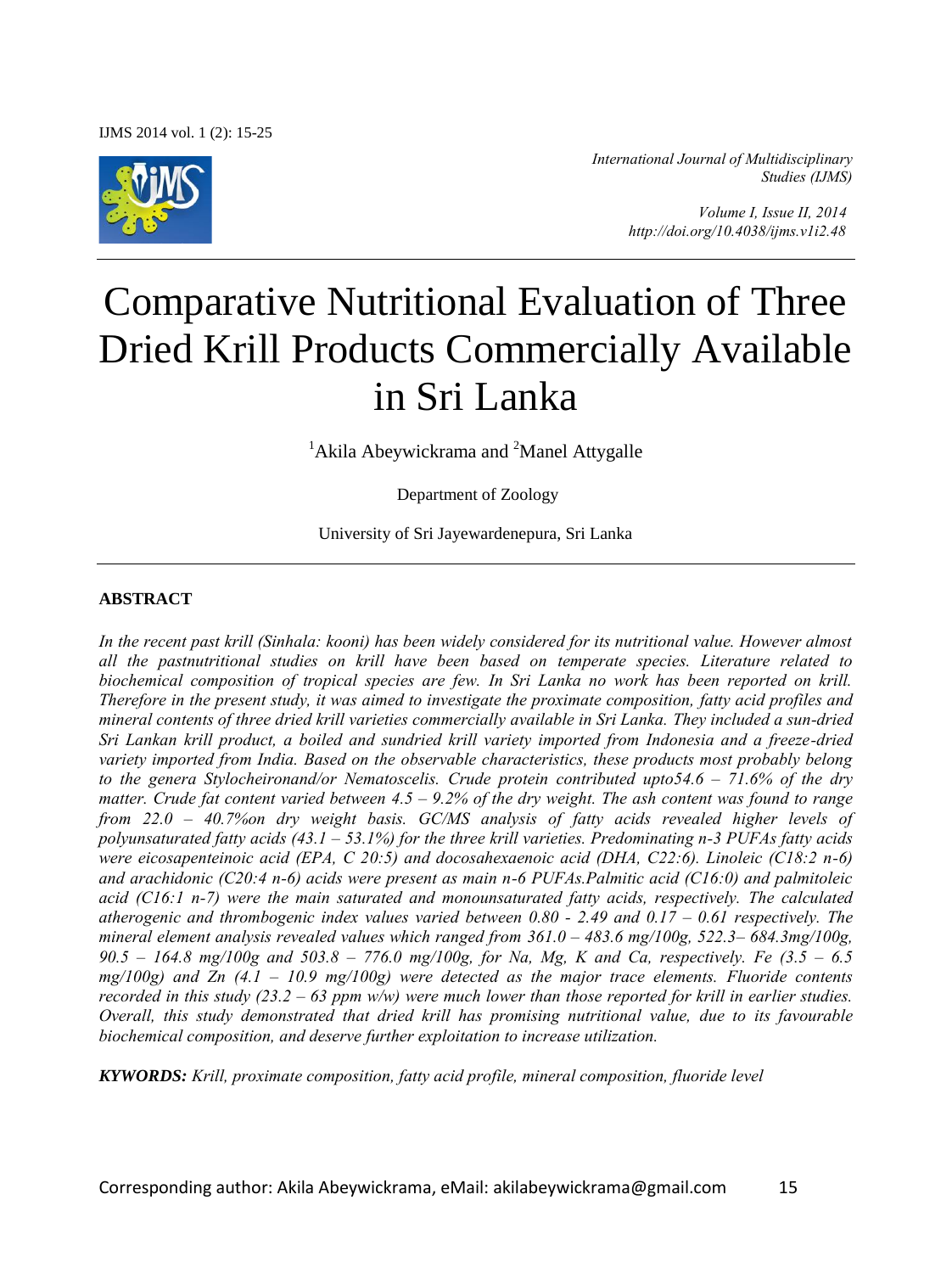# **1. INTRODUCTION**

Krill are small shrimp-like crustaceans belonging to the order Euphausiacea (Chen, Tou & Jaczynski, 2009). They are exclusively marine and typically aggregate in massive swarms. This aggregatory behavior has made them attractive for commercial fisheries (Nicol & Endo, 1997). Antarctic krill (*Euphausiasuperba*) is the major species concerned in krill fishery and is mainly operated in the Southern ocean (Nicol, Foster & Kawaguchi, 2012). In Sri Lanka, krill fishery is carried out at minor scale. Dried fish/crustacean products, such as dried fish/sprats, dried shrimps and dried krill are favourite delicacies among Sri Lankan people. During the past decades a trend has been built develop a variety of new products using krill (Nicol, Foster & Kawaguchi, 2012). Probably this trend was created due to the emerging evidence related to its nutritional significance. Krill has received considerable attention regarding its nutritional significance in recent times and is suggested as a good alternative source of important nutrients. A total of 812 krill-related patents have been reported during the period from 1976-2009 (Nicol, Foster &Kawaguchi, 2012; Foster, Nicol & Kawaguchi, 2011). Krill products currently available for human consumption include whole frozen or dried krill, frozen tail meat and processed products such as minces, pastes etc. (Nicol & Endo, 1997; Boopendranath, 2013). Also there is growing interest in the pharmaceutical and medical applications of compounds derived from krill such as chitin, chitosan and krill enzymes such as, proteases and phospholipases (Nicol & Endo, 1997; Tou, Jaczynski & Chen, 2007; Gascon & Werner, 2005). Chitin and Chitosan have serum cholesterol lowering functions, whereas krill enzymes are used in wound

healing and treating ulcers (Tou, Jaczynski & Chen, 2007; Gascon & Werner, 2005). In addition, human studies have found numerous health benefits related to omega-3 fatty acids and antioxidants present in krill oil (Tou, Jaczynski & Chen, 2007; Tandy *et al*., 2009; Yoshitomi & Yamaguchi, 2007). Krill oil has been found to lower the level of serum Low Density Lipoprotein (LDL), total cholesterol and triglycerides and increase the level of High Density Lipoprotein (HDL) (Bunea, Farrah & Deutsch, 2004). In the same study, at lower or equal doses, krill oil was found to be more effective than fish oil for the reduction of LDL and triglyceride levels. Krill oil is also reported to have beneficial effects on serum lipids as it increases plasma EPA and DHA significantly, resembling a comparable dietary source to fish oil (Ulven*et al*., 2010). Past studies on the nutritional composition of krill have been conducted on Antarctic and temperate species. Despite certain studies carried out on the distribution and abundance of euphausiids, literature related to biochemical composition of species in tropical waters are meager. The present study is aimed at investigating proximate composition, fatty acid profile and mineral contents of three dried krill varieties commonly vailable in the Sri Lankan market, as no studies have been reported on krill in Sri Lanka. The varieties studied included local sundried product, boiled and sun-dried Indonesian product and freeze-dried Indian product. Identification of species was difficult as only a few characteristics were observable. According to the observable characteristics, all three krill varieties may probably come from the same one or two genus/genera; *Stylocheiron* and *Nematoscelis*. The present study will be the first of its kind to explore the nutritional status of dried krill varieties in Sri Lanka.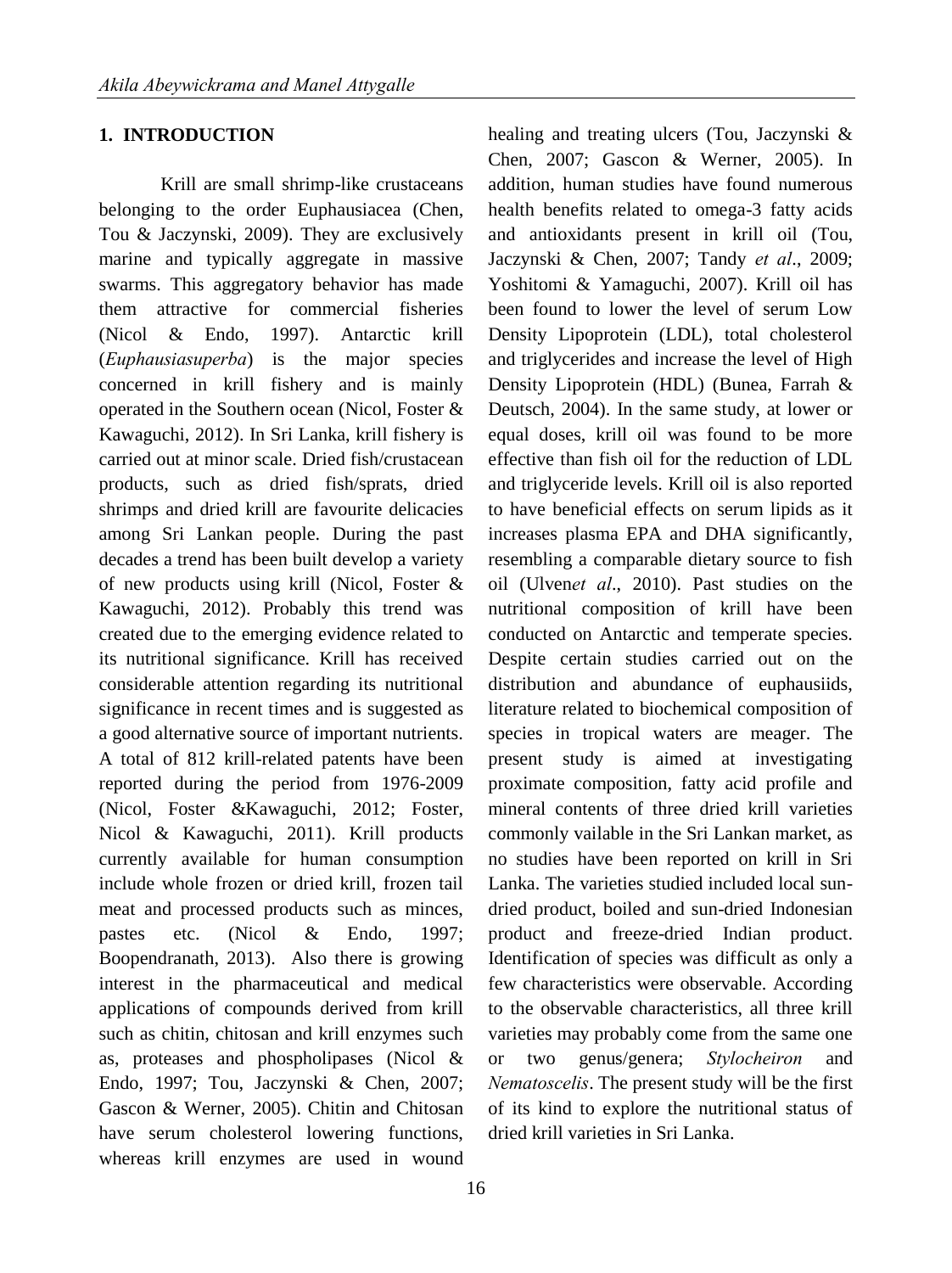## **2 MATERIALS AND METHODS**

 The selected three dried krill products (local sun-dried product, boiled and sun-dried Indonesian product and freeze-dried Indian product) available in the market in Sri Lanka were purchased from Pettah dry fish market and Supermarkets. Any other dry fish/crustacean parts mixed with krill samples were removed to make sure that the samples contained only krill. The cleaned samples were homogenized and stored in air-sealed bags until analysis.

The moisture content was determined using the oven drying method described in AOAC, 2000(AOAC, 2000). The method is based on the drying of food sample under controlled temperature  $(105^{\circ} \text{ C})$  for about 3-4 h until a constant weight is obtained.

Kjeldahl method was used to determine the crude protein content of the samples (James, 1999). The protein content was calculated by multiplying the N content from 6.25. Acid hydrolysis method (AOAC, 2000) was used to determine the total fat content of the samples. Fat was extracted using Bligh and Dyer method (Bligh & Dyer, 1959) to prepare fatty acid methyl esters (FAME) (Anon, n.d.). The prepared FAME was analyzed using gas chromatography/mass spectrometry (GC/MS). The temperature of the injector and the detector was  $250^{\circ}$ C and  $270^{\circ}$ C.

From the data on the fatty acid composition, the following indexes were calculated.

Index of Atherogenicity  $(IA) = [12:0 + 4(14:0 + 16:0)]$  $[(n6 + n3)$ PUFA + 18:1 + ΣMUFA]

Index of Thrombogenicity  $(IT) =$ 

 (14:0+16:0+18:0)  $[(0.5x18:1)+0.5(2MUFA)+0.5(n6PUFA)+3(n3PUFA)+(n3PUFA)$ n6PUFA)]

 The total ash content of each sample was measured using Pearson's method (Ronald & Ronald, 1991). This method involves oxidation of all organic matter by incineration in a furnace at a specified temperature (550 $\mathrm{^{0}C}$ ) for about 5 h.

 Mineral contents were determined using atomic absorption spectrophotometry (AOAC, 2000). Total fluoride content was measured using anion-selective electrode (Anon, 2006).

#### **STATISTICAL ANALYSIS**

 All statistical analyzes were conducted using MINITAB program, version 14. The results were analyzed by analyzis of variance (One-way ANOVA). Two-sample t-test was also used, where necessary. All data were tested for normality before conducting ANOVA. Tukey's multiple range tests were used to determine statistical significance at *P*< 0.05.

#### **3 RESULTS**

#### **3.1 Proximate Composition**

 The results obtained for proximate composition of each variety are furnished in Table 1. Sun-dried Sri Lankan product had the lowest moisture content (24.2%), followed by Indian krill variety (43.0%) and boiled Indonesian variety (49.3%) respectively. Compared to other two varieties, the mean percentage of crudeprotein (71.6%) and fat (9.2%) contents based on dry basis were found to be significantly high in the Sri Lankan krill variety. The ash content was highest in dried Indian krill variety which has an average of 40.7% on dry basis.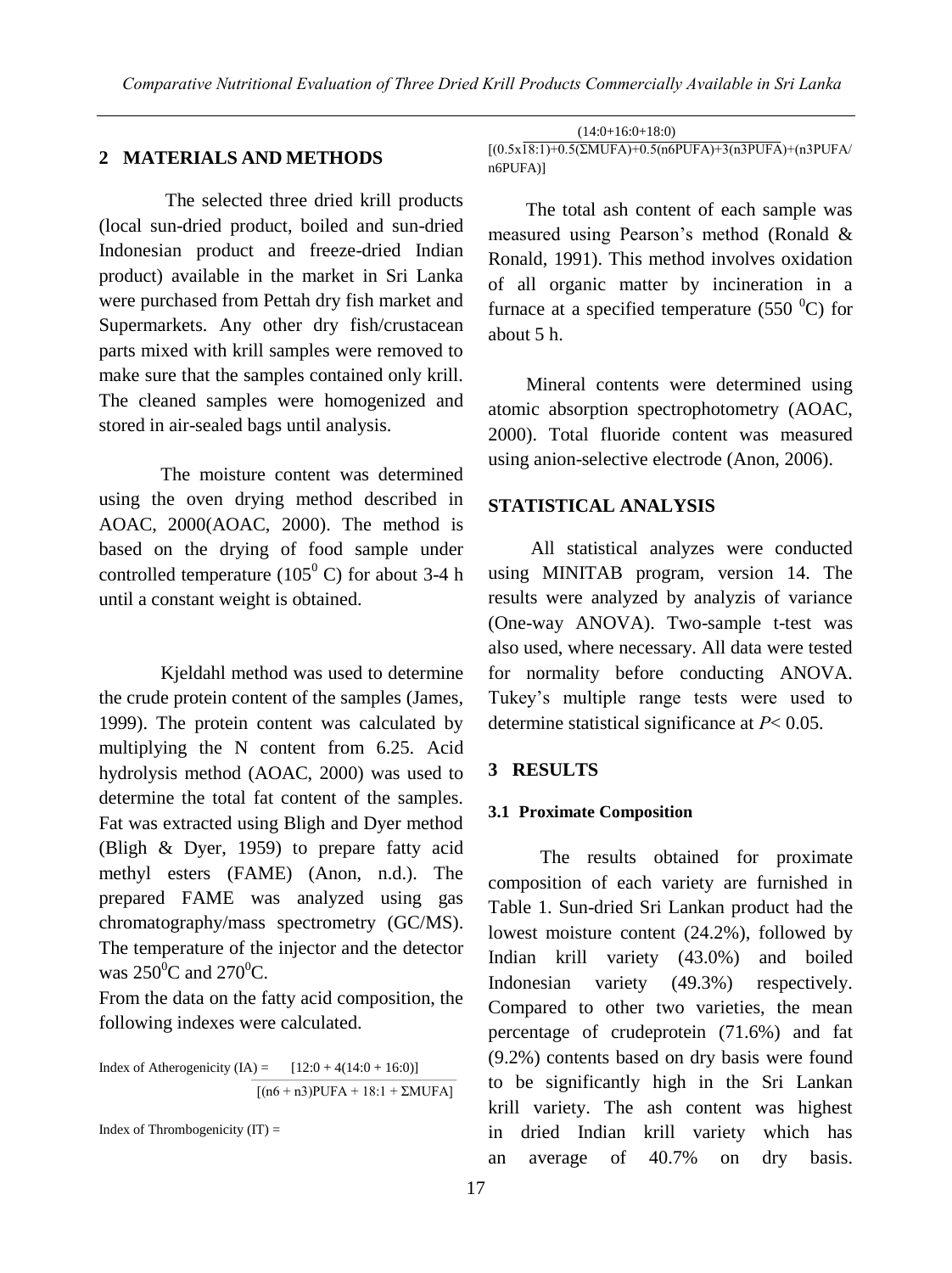| Component | <b>Sun-dried</b><br>variety (Sri Lanka) | <b>Boiled variety</b> (Indonesia)     | <b>Freeze-dried variety</b><br>(India) |
|-----------|-----------------------------------------|---------------------------------------|----------------------------------------|
| Moisture  | $(24.2 \pm 1.2)^a$                      | $(49.3 \pm 0.7)^b$                    | $(43.0 \pm 1.3)^{\circ}$               |
| Protein   | $71.6 \pm 1.1^b(51.6 \pm 2.8)$          | $57.4 \pm 1.3^{\circ} (26.3 \pm 1.4)$ | $54.6 \pm 0.5^{\circ}(30.0 \pm 0.6)$   |
| Fat       | $9.2 \pm 0.5^{\circ} (4.4 \pm 0.3)$     | $5.0 \pm 0.1^{\circ}(2.3 \pm 0.09)$   | $4.5 \pm 0.6^{\circ}(2.5 \pm 0.3)$     |
| Ash       | $22.0 \pm 0.6^{\circ}(15.9 \pm 0.5)$    | $37.4 \pm 1.1^{b}(17.1 \pm 0.8)$      | $40.7 \pm 0.3^{\circ} (22.3 \pm 0.2)$  |

**Table 1** : Proximate Composition (g/100g dry matter) of Dried Krill Varieties

Results are given as mean  $\pm$  S.D. of ten replicate analyzes. Different superscripts in the same row indicate significant differences  $(P< 0.05)$ . The values in parenthesis indicate proximate composition of the products, as purchased.

#### **3.2 Fatty Acid Profile**

As shown in Table 2, thirty (30) different fatty acids were recorded in the krill fat. The highest number of fatty acids (25) was recorded in boiled and sun-dried Indonesian krill variety. All three krill varieties; contained relatively high content of polyunsaturated fatty acids (53.1%, 43.1% and 44.9% in Sri Lankan, Indonesian and Indian variety, respectively) oversaturated and monounsaturated fatty acids. Eicosapentanoic (C20:5 n-3, EPA) and docosahexanoic (C22:6 n-3, DHA) were the two major PUFAs. The highest EPA and DHA values were detected in Sri Lankan krill variety (16.4% EPA and 19.3% DHA). Among n-6 PUFAs, linoleic acid (C18:2 n-6) was the most prominent fatty acid, which contributed 6.2%, 2.2% and 13.1% in Sri Lankan, Indonesian and Indian krill variety, respectively. Arachidonic acid (C20:4 n-6) was also present in significant amounts in all three products (7.7%, 4.1% and 3.1% in Sri Lankan, Indonesian and Indian variety, respectively). The principal MUFA present was palmitoleic acid (7.3%, 7.3% and 8.3% in Sri Lankan, Indonesian and Indian krill

variety, respectively). Among the saturated fatty acids, palmitic (C16:0) acid was the most abundant in all samples (14.5%, 15.1% and 20.9% of Sri Lankan, Indonesian and Indian varieties, respectively), followed by stearic acid (C18:0). Both atherogenic index and index of thrombogenicity were highest for Indian variety (2.495 and 0.615, respectively) followed by Sri Lankan and Indonesian variety, consequently.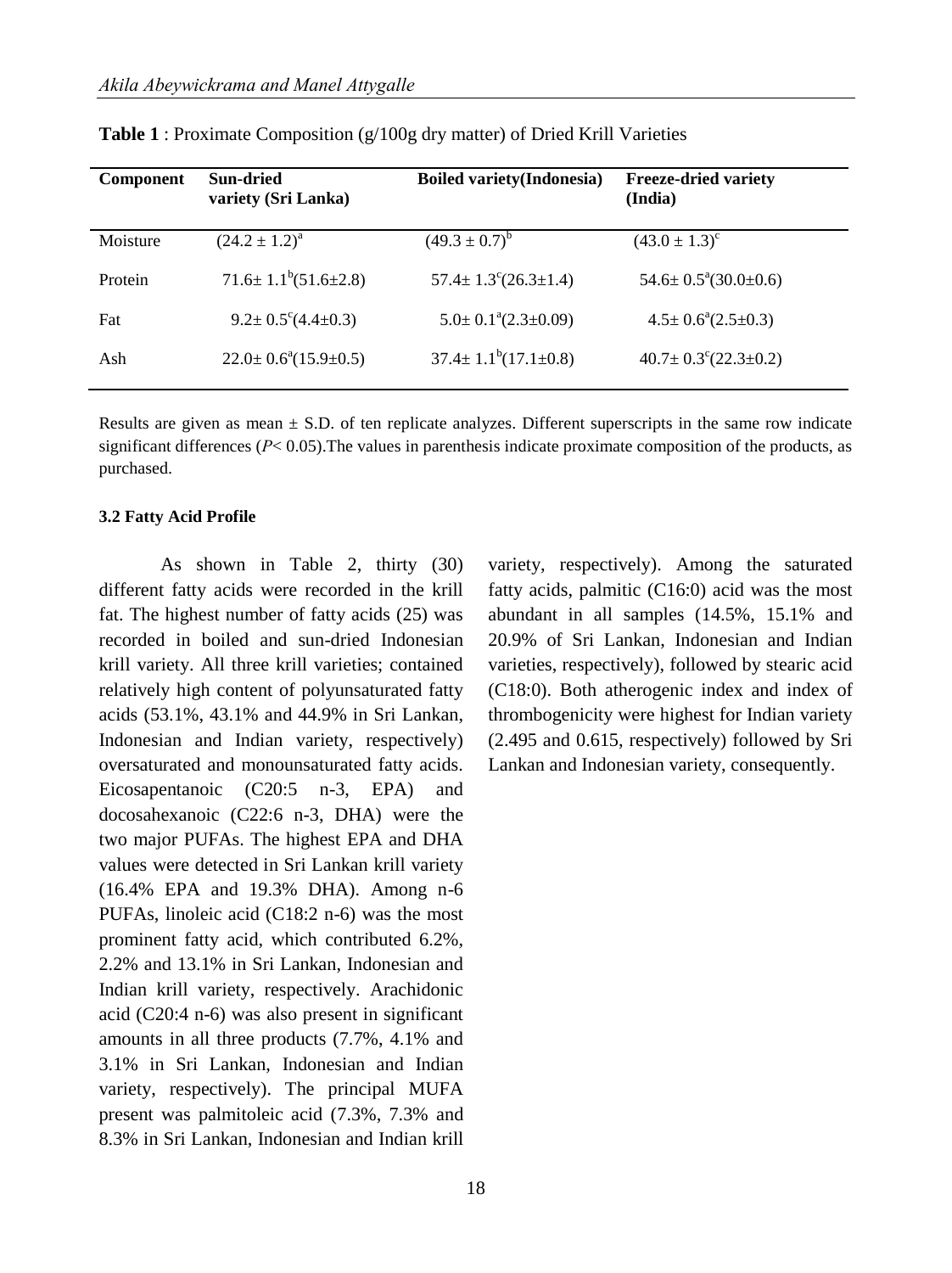| <b>Fatty Acids</b>                  |                                      | Percentage (%) of Total Fatty Acids |                                 |                              |  |
|-------------------------------------|--------------------------------------|-------------------------------------|---------------------------------|------------------------------|--|
| Nomenclatu                          | <b>Systematic / Trivial Name</b>     | <b>Sri Lankan</b>                   | <b>Indonesian</b>               | <b>Indian Product</b>        |  |
| re                                  |                                      | <b>Product</b>                      | <b>Product</b>                  |                              |  |
| C12:0                               | Lauric acid                          | $0.15 \pm 0.01^b$                   | $0.1 \pm 0.01^c$                | $0.6 \pm 0.01^a$             |  |
| C14:0                               | Myristic acid                        | $3.4 \pm 0.03^c$                    | $2.1 \pm 0.02^a$                | $5.3 \pm 0.07^b$             |  |
| C15:0                               | Pentadecanoic acid                   | $0.5 \pm 0.01^a$                    | $0.1 \pm 0.01^b$                | $1.8 \pm 0.01$ <sup>c</sup>  |  |
| C16:0                               | Palmitic acid                        | $14.5 \pm 0.03^b$                   | $15.1 \pm 0.005$ <sup>c</sup>   | $20.9\pm0.03^{\rm a}$        |  |
| C17:0                               | Margaric acid                        | $1.3 \pm 0.01^a$                    | $3.2 \pm 0.05^b$                | ND                           |  |
| C18:0                               | Stearic acid                         | $9.1 \pm 0.04^{\circ}$              | $6.3 \pm 0.02^b$                | $13.5 \pm 0.03^a$            |  |
| C19:0                               | Nonadecanoic acid                    | $0.5 \pm 0.01^a$                    | $0.6 \pm 0.005^b$               | $\rm ND$                     |  |
| C20:0                               | Arachidic acid                       | $0.6 \pm 0.01^b$                    | $1.4 \pm 0.02^{\rm a}$          | $\rm ND$                     |  |
| C22:0                               | Behenic acid                         | $0.97 \pm 0.02$                     | ND                              | $\rm ND$                     |  |
| C23:0                               | Tricosanoic acid                     | ND                                  | $0.2 \pm 0.01$                  | $\overline{\text{ND}}$       |  |
|                                     | <b>Total SFA</b>                     | $31.2 \pm 0.1^b$                    | $29.2 \pm 0.1^a$                | $42.3 \pm 0.1$ <sup>c</sup>  |  |
| $C16:1(n-7)$                        | Palmitoleic acid                     | $7.3 \pm 0.03^{\circ}$              | $7.3 \pm 0.02^a$                | $8.3 \pm 0.01^b$             |  |
| $C18:1(n-9)$                        | Oleic acid                           | $5.6 \pm 0.02^a$                    | $14.6 \pm 0.02^b$               | $\rm ND$                     |  |
| $C20:1(n-7)$                        | Paullinic acid                       | $0.6 \pm 0.02^a$                    | $2.2 \pm 0.01^b$                | $\rm ND$                     |  |
| $C20:1(n-9)$                        | Gondoic acid                         | $0.3 \pm 0.01$                      | ND                              | $\rm ND$                     |  |
| $C22:1(n-9)$                        | Erucic acid                          | ND                                  | $0.8\pm0.01$                    | $\rm ND$                     |  |
| $C24:1(n-9)$                        | Nervonic acid                        | $0.5 \pm 0.02^a$                    | $1.8 \pm 0.02^b$                | $\rm ND$                     |  |
|                                     | <b>Total MUFA</b>                    | $14.4 \pm 0.01^a$                   | $26.9 \pm 0.1^{b}$              | $8.3\pm0.02^{\rm c}$         |  |
| C16:2                               | Hexadecadienoic                      | ND                                  | $\rm ND$                        | $11.0 \pm 0.02$              |  |
| $C18:2(n-6)$                        | Linoleic acid                        | $6.2 \pm 0.02^a$                    | $2.2 \pm 0.03^b$                | $13.1 \pm 0.02^c$            |  |
| $C20:2(n-6)$                        | Eicosadienoic acid                   | ND                                  | $0.6\pm0.02$                    | $\rm ND$                     |  |
| $C16:3(n-3)$                        | Hexadecatrienoic acid (HTA)          | ND                                  | $0.1\pm0.005$                   | ND                           |  |
| $C18:3(n-6)$                        | $\gamma$ – linolenic acid (GLA)      | $0.8 \pm 0.02^a$                    | $0.2 \pm 0.01^b$                | Trace                        |  |
| $C20:3(n-6)$                        | Dihomo-gamma-linolenic acid          | $0.2 \pm 0.02^b$                    | $0.3 \pm 0.01^a$                | ND                           |  |
|                                     | (DGLA)                               |                                     |                                 |                              |  |
| $C18:4(n-3)$                        | Stearidonic acid (SDA)               | ND                                  | $1.9 \pm 0.04$                  | $\rm ND$                     |  |
| $C20:4(n-6)$                        | Arachidonic (AA)                     | $7.7 \pm 0.06^a$                    | $4.1 \pm 0.01^b$                | $3.7 \pm 0.05^{\circ}$       |  |
| $C20:4(n-3)$                        | Eicosatetraenoic acid (ETA)          | $0.4 \pm 0.01^a$                    | $0.8 \pm 0.01^b$                | ND                           |  |
| $C20:5(n-3)$                        | Eicosapentaenoic acid (EPA)          | $16.4 \pm 0.08^b$                   | $12.8 \pm 0.02^c$               | $10.3\pm0.01^{\rm a}$        |  |
| $C21:5(n-3)$                        | Heneicosapentaenoic acid             | $0.6\pm0.01$                        | ND                              | ND                           |  |
|                                     | (HPA)                                |                                     |                                 |                              |  |
| $C22:5(n-3)$                        | Docosapentaenoic acid                | ND                                  | $1.3 \pm 0.01^a$                | $1.6 \pm 0.02^b$             |  |
|                                     | (Clupanodonic acid)                  |                                     |                                 |                              |  |
| $C22:5(n-6)$                        | Docosapentaenoic acid                | $0.9 \pm 0.01$                      | <b>ND</b>                       | <b>ND</b>                    |  |
|                                     | (Osbond acid)                        |                                     |                                 |                              |  |
| $C22:6(n-3)$                        | Docosahexaenoic acid (DHA)           | $19.3 \pm 0.02^a$                   | $18.9 \pm 0.03^b$               | $5.0\pm0.1^{\circ}$          |  |
|                                     | <b>Total PUFA</b>                    | $53.1 \pm 0.1^a$                    | $43.1 \pm 0.5^b$                | $44.9 \pm 0.03$ <sup>c</sup> |  |
| PUFA/SFA                            |                                      | $1.6 \pm 0.007$ <sup>b</sup>        | $1.4 \pm 0.01$ <sup>c</sup>     | $1.0 \pm 0.004^a$            |  |
|                                     | Total n-3 PUFA                       | $36.9 \pm 0.1$ <sup>c</sup>         | $36.1 \pm 0.08^a$               | $17.0 \pm 0.1^b$             |  |
|                                     | <b>Total n-6 PUFA</b>                | $16.0 \pm 0.07^{\rm a}$             | $7.5 \pm 0.04^b$                | $16.9 \pm 0.04^c$            |  |
|                                     | $n - 6/n - 3$                        | $0.4 \pm 0.003^{\rm a}$             | $0.2 \pm 0.001^b$               | $0.9 \pm 0.009$ <sup>c</sup> |  |
|                                     | <b>EPA/DHA</b>                       | $0.8 \pm 0.004^b$                   | $0.6 \pm 0.001^a$               | $2.0 \pm 0.05^{\circ}$       |  |
| <b>Index of Atherogenicity (IA)</b> |                                      | $0.985 \pm 0.002^a$                 | $0.808 \pm 0.002^b$             | $2.495 \pm 0.013^c$          |  |
|                                     | <b>Index of Thrombogenicity (IT)</b> | $0.206 \pm 0.0005^b$                | $0.170 \pm 0.0005$ <sup>c</sup> | $0.615 \pm 0.002^a$          |  |

**Table 2 :** Fatty Acid Composition of Dried Krill Varieties (as percentage of total fatty acid methyl esters)

Results are given as mean  $\pm$  S.D. of three replicate analyzes. Different superscripts in the same row indicate significant differences ( $p < 0.05$ ). ND – Not Detected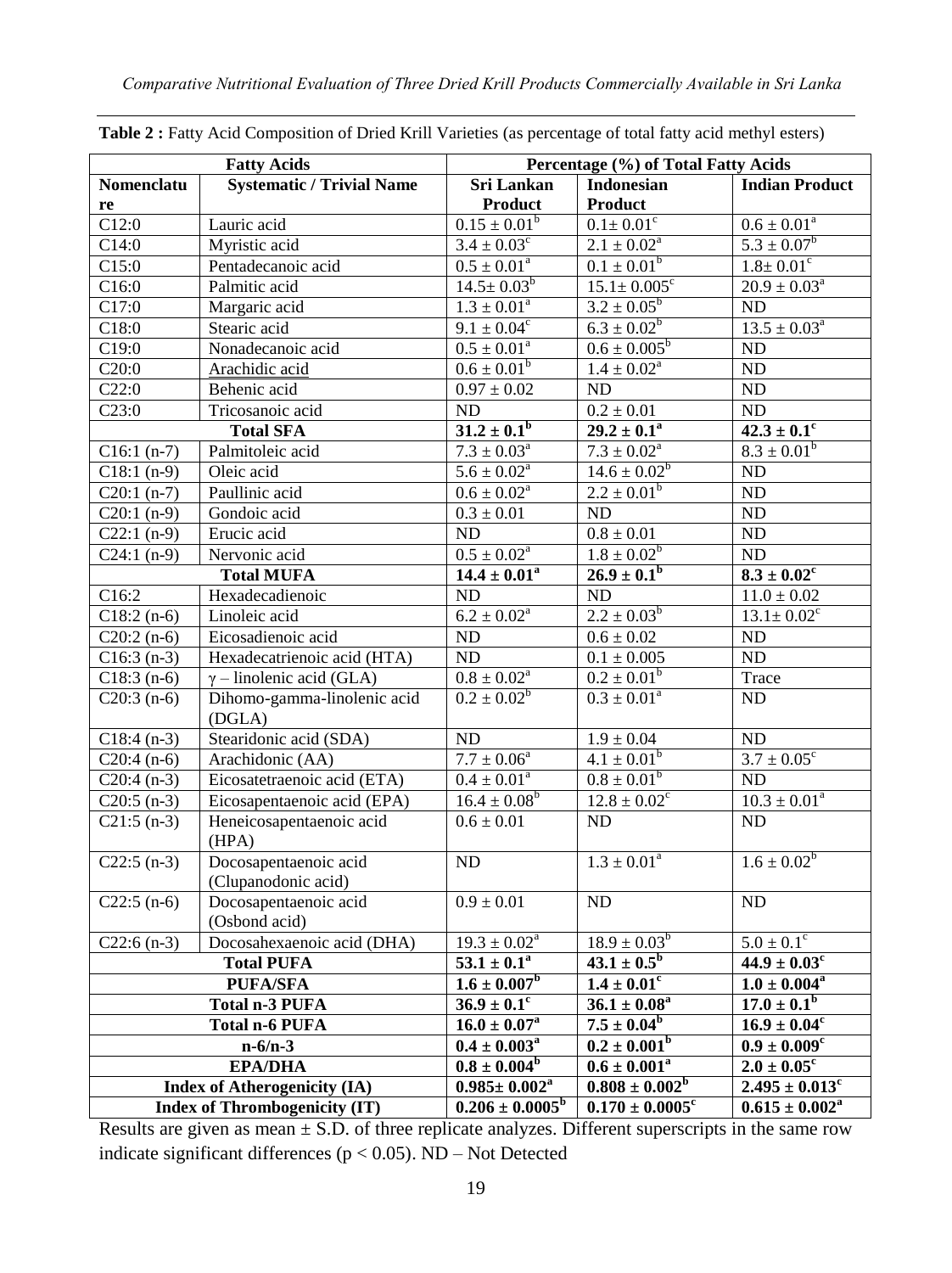#### **3.2 Mineral Composition**

Table 3 summarizes the contents of macro and trace minerals recorded for dried krill varieties. Among macro-elements the highest Na and Mg concentrations (483.6 and 684.3 mg/100g) were reported for Sri Lankan and Indonesian krill variety, respectively. The Indian krill variety accounted for the highest K

(164.8 mg/100g) and Ca content (776.0 mg/100g). Overall, all three krill products were highly rich in macro-minerals. Fe  $(3.5 - 6.5)$ mg/100g) and Zn (4.1 - 10.9 mg/100g) were reported as the most prominent trace elements. Ni was found in low quantities  $(0.04 - 0.9)$ mg/100g) in all samples.

| <b>Mineral Element</b> | <b>Boiled</b><br>Sun-dried<br>variety (Sri Lanka)<br>variety (Indonesia) |                             | <b>Freeze-dried variety</b><br>(India) |  |
|------------------------|--------------------------------------------------------------------------|-----------------------------|----------------------------------------|--|
|                        | <b>Macro-elements</b>                                                    |                             |                                        |  |
| Na                     | $483.6 \pm 5.3^{\circ}$                                                  | $361.0 \pm 2.6^b$           | $410.1 \pm 3.6^{\circ}$                |  |
| $\bf K$                | $90.5 \pm 5.4^b$                                                         | $119.3 \pm 2.8^{\circ}$     | $164.8 \pm 3.5^{\circ}$                |  |
| Mg                     | $522.3 \pm 2.2^{\circ}$                                                  | $684.3 \pm 4.4^a$           | $634.3 \pm 6.3^b$                      |  |
| Ca                     | $503.8 \pm 2.1^{\circ}$                                                  | $716.8 \pm 3.6^{\circ}$     | $776.0 \pm 4.6^b$                      |  |
|                        | <b>Trace elements</b>                                                    |                             |                                        |  |
|                        |                                                                          |                             |                                        |  |
| Total Fluoride (ppm)   | $57.0 \pm 2.1^b$                                                         | $40.8 \pm 2.3$ <sup>c</sup> | $63.0 \pm 2.1^{\circ}$                 |  |
| Mn                     | $1.1 \pm 0.01^a$                                                         | $1.0\pm0.07^{\rm b}$        | $1.3 \pm 0.01^{\circ}$                 |  |
| Fe                     | $6.5 \pm 0.007$ <sup>c</sup>                                             | $3.5 \pm 0.09^b$            | $5.7 \pm 0.02^a$                       |  |
| Zn                     | $5.1 \pm 0.02^a$                                                         | $10.9 \pm 0.7^b$            | $4.1 \pm 0.03^c$                       |  |
| Cu                     | $1.6 \pm 0.01^b$                                                         | $1.3 \pm 0.01^{\circ}$      | $0.8\pm0.008^{\rm a}$                  |  |
| Ni                     | $0.04 \pm 0.008^a$                                                       | $0.9 \pm 0.008^b$           | $0.9 \pm 0.01^{\rm b}$                 |  |

**Table 3 :** Mineral Profile of Dried Krill Varieties (mg/100g dry matter)

Results are given as mean  $\pm$  S.D. of six replicate analyzes. Different superscripts in the same row indicate significant differences ( $p < 0.05$ ).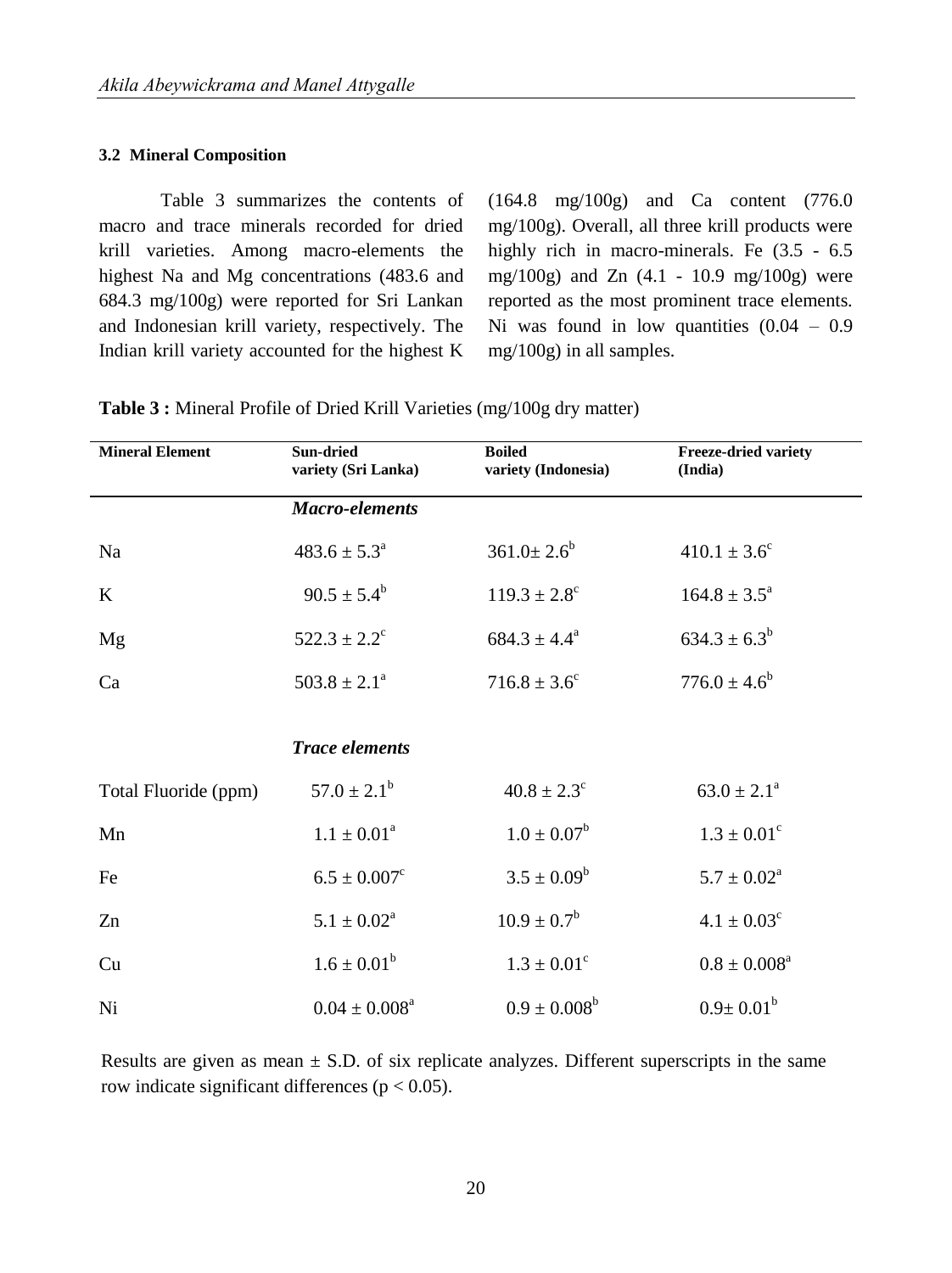# **4 DISCUSSION**

Among nutrition research on shellfish, krill have gained special attention recently, due to their evident nutritive value (Tou, Jaczynski & Chen, 2007). Variations observed in the proximate composition between the three krill varieties during the present study, cannot be attributed to a particular reason. Alarge number of biological (species, sex, maturation stage, size, age, diet) and ecological (season, food availability and etc.) factors are known to have a clear effect on proximate composition of crustaceans (Rosa & Nunes, 2003; Dinakaran, Soundarapandian & Chandra, 2009;Pugalopez*et al*., 2013). Processing method also can affect the proximate composition. Significant differences in the proximate composition between sun-dried and boiled *Penaeusnotialis*  have been recorded in literature (Bello, 2013). A similar variation was observed for the different processing and drying methods employed in the present study.

The different moisture contents recorded for the three dried krill varieties in the present study indicate that they are dried to varying degrees. Sun-dried Sri Lankan variety was the highest dried, while boiled Indonesian variety is the least dried. The high moisture content observed in Indian variety may be due to the high rehydration tendency of freeze-dried foods, because of their porous nature. The crudeprotein contents of three krill varieties (71.6%, 57.4% and 54.6% dry weight for Sri Lankan, Indonesian and Indian variety, respectively) are compatible with the study by Dinakaran, Soundarapandian & Chandra, 2009 who found protein in the range of 57-61% on a dry weight basis in the muscle tissues of the prawn *Macrobrachiumidae* and stated that, protein is the main constituent of crustaceans.

 The dried whole krill samples in this study constituted the muscle tissue as well as the exoskeleton. Another study comparing the chemical composition and amino acid profile of the muscle tissue and exoskeleton of *Macrobrachiumvollenhovenii,* concluded that they were good sources of protein and amino acids which could be used for feed formulation and consumed by humans. The exoskeleton of arthropods is made up of chitin together with various proteins and impregnated with various minerals. Shrimp waste protein digestibility has been found to be low because of the chitin compounds (Ehigiator & Oterai, 2012).

According to the recommended dietary allowances (RDA) for Sri Lankans (Anon, 2012), consumption of a serving (~20g) of dried whole krill, (which contain 26-51% protein as purchased), can help towards achieving the daily need of protein of an adult (53 g/day and 44 g/day for a man and woman respectively). Low fat content  $(< 10\%)$  reported for dried krill can be considered as an indication of their resistance to oxidation (Bello, 2013). High ash content (range from 22-40% dry weight) obtained in the present study revealed the richness of mineral composition in krill.

The higher relative content of polyunsaturated fatty acids (PUFA) observed in all dried krill varieties were similar to that pattern observed previously (Shujing, Qixing & Wenshui, 2012). The ratio between PUFA and SFA reported for three krill varieties (1.6, 1.4 and 1.0 for Sri Lankan, Indonesian and Indian krill variety, respectively) were fairly compatible with those of previous studies, which recorded values in the range of 0.5 - 2.0 including seasonal variations (Shujing, Qixing & Wenshui, 2012; Ju*et al*., 2009; Mayzaud, Virtue & Albessard, 1999). Also this finding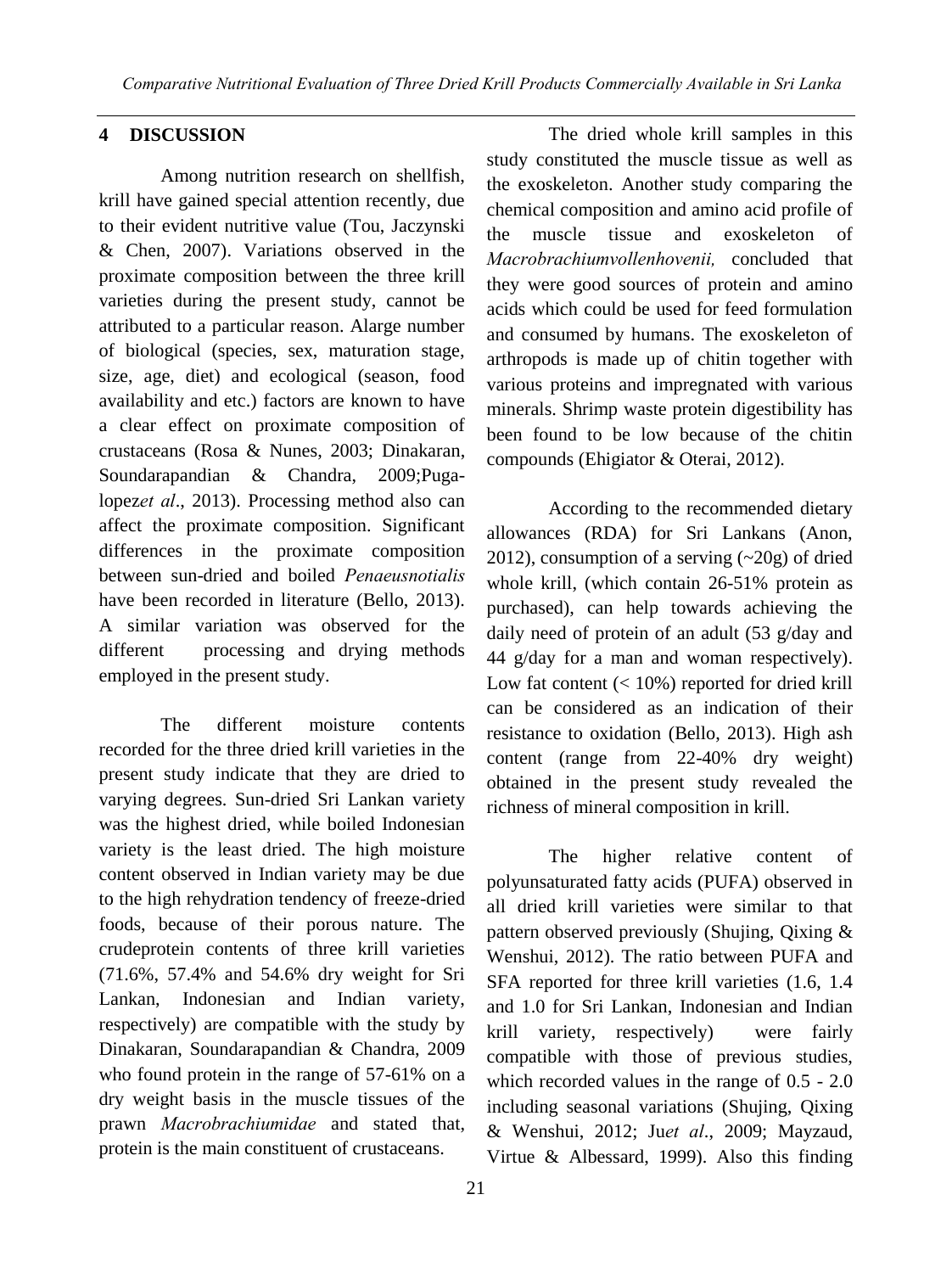was well within the recommendations of HMSO (1994), which suggests a minimum value of 0.45 for this ratio (HMSO, 1994). Both the current study and literature references (Shujing, Qixing & Wenshui, 2012; Ju *et al*., 2009; Mayzaud, Virtue & Albessard, 1999; Saether, Ellingsen & Mohr, 1986) showed high levels of EPA and DHA for krill. Ju *et al*., 2009 have mentioned that DHA is only abundant in temperate krill species. However, it is contrary to the present results. When considering the n-6/n-3 fatty acid ratio, the recommended ratio is somewhat controversial among different sources (Wijendran & Hayes, 2004). However, it is recommended to have a value of not more than 5 (Moreira *et al*., 2001). It is desirable to have more n-3 fatty acids than n-6 fatty acids **(Garaffo, 2011**). The values obtained for n-6/n-3 ratio, in the present work (0.4, 0.2 and 0.9 for Sri Lankan, Indonesian and Indian variety, respectively) were able to meet this requirement. Stearic (C18:0), linoleic (C18:2 n-6) and arachidonic (C20:4 n-6) acids, which were recorded within ranges of 1.2 - 2.4%, 0.1 - 4.6% and 0.7 – 1.8% in above-mentioned previous studies, showed higher levels in the present study  $(6 - 13\% \text{ stearic}, 2 - 13\% \text{ linoleic})$ and  $3 - 7\%$  arachidonic). These differences may be either due to one or combination of factors that affect the fatty acid composition, including geographical differences compared to other works from other countries. Atherogenic and thrombogenic indices evaluate the effects of saturated and unsaturated fatty acids, and indicate the probability of giving rise to atheroma and thrombus formation like incidences. However, the values obtained for both atherogenic and thrombogenic indices in the present study (except atherogenic index of the dried Indian krill variety) can be considered to be low  $(<1.0)$ , in agreement with the literature.

In recent years, promising health benefits of dietary fatty acids began to be investigated thoroughly. A higher proportion of total MUFAs and PUFAs than SFAs in the diet was found to reduce low-density lipoproteins (LDL) and increase high-density lipoproteins (HDL) in blood and thereby assist in the removal of triglycerides from the blood stream (Kris-Etherton *et al*., 2000). Also EPA and arachidonicacid (AA) were found to relax blood vessels by inhibiting platelet aggregation (Wijendran & Hayes, 2004). With these potential benefits attributed to its constituent fatty acids, krill is worth considering for nutritional applications.

There are wide variations in the reported values of macro and trace mineral concentrations in the whole krill and related products, among various sources. When considering macro-elements, the obtained results (range from a minimum value of 90.5 mg/100g to a maximum value of 776.0 mg/100g dry weight) were more or less compatible with the values reported (range from  $64.1 - 2830$ mg/100g dry weight) in the literature (Tou, Jaczynski & Chen, 2007). Trace minerals also exhibited a similar kind of trend (range from  $0.04 - 10.96$  mg/100g dry weight). The present results revealed that krill is a rich source of iron  $(3.5 - 6.5 \text{ mg}/100 \text{g} \text{ dry weight})$ . WHO has stated that, recognizing food sources with a considerable amount of iron is important, since it is the most common nutrient deficiency in the world (WHO, 2001). However, none of the other authors have published fluoride concentrations in whole krill as low as the present work (23 – 63 ppm). This may be due to geographical and climatic differences in the environments they inhabit.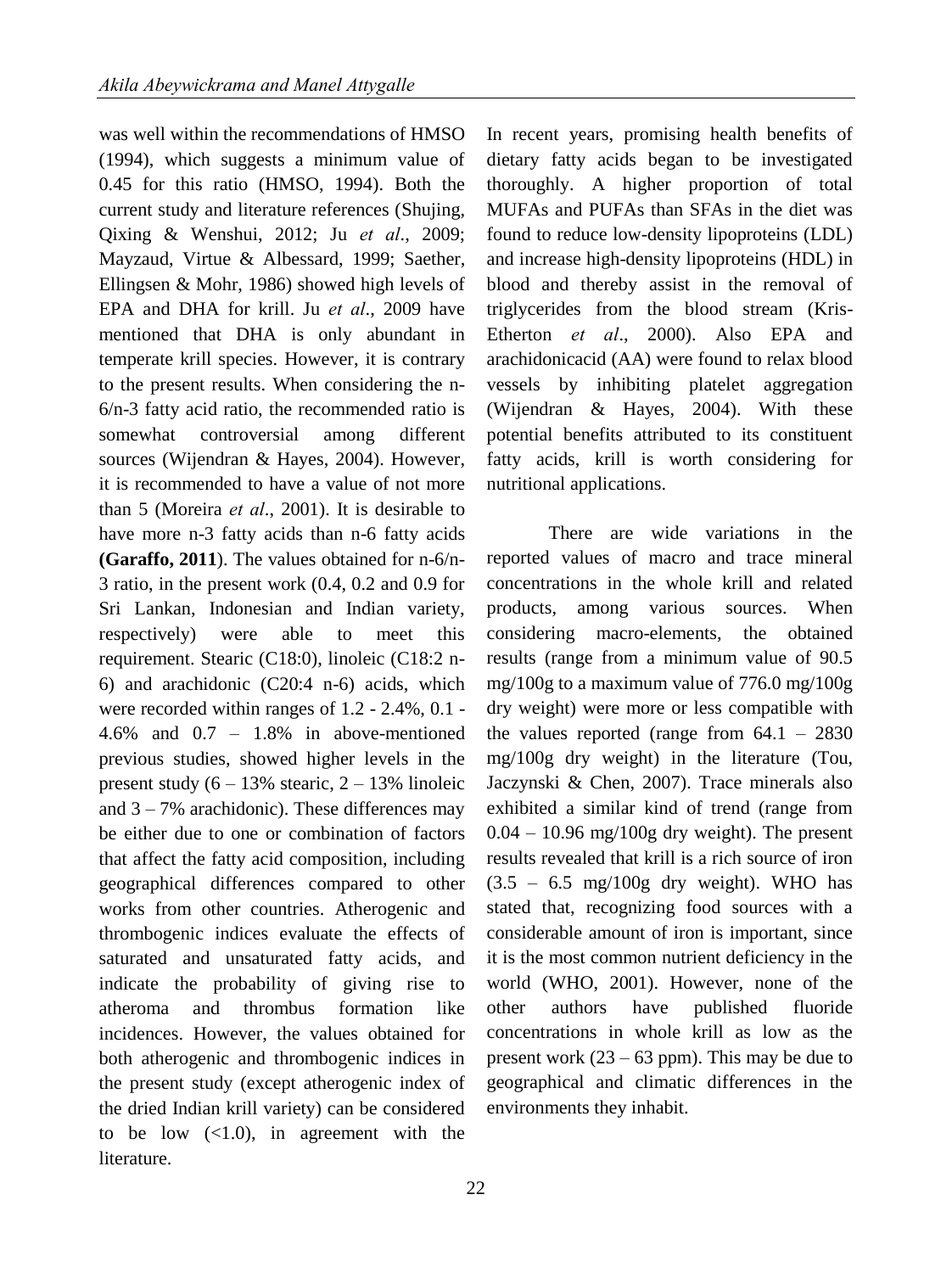In conclusion, the overall comparison among the three experimented krill products revealed that the sun dried local krill variety is higher in nutritional value than the other two products available in the market. In addition, the present investigation demonstrated that variously processed dried krill can serve as an alternative source of high quality protein for human consumption. The lower fat content increases its nutritional value. Dried krill can also function as a good mineral source with major structural and trace minerals for the prevention of bone loss and iron deficiency. The mostly discussed caution involved with krill is their high fluoride content. However toxic level of fluoride was not observed in the present work and that increase its potential value. Fatty acid profile of dried krill proved that, they possess higher amounts of n-3 fatty acids, and hence have more nutritional value in terms of human health. Therefore, dried krill can be suggested as a promising nutritional source which holds numerous health benefits.

# **REFERENCES**

- ANON (N.D.). Method manual for preparation of fatty acid methyl esters. Industrial Technology Institute, Sri Lanka.
- ANON (2006). Specification for toothpaste (Second Revision). Sri Lanka Standards Institution.
- ANON (2012). Recommended dietary allowances for Sri Lanka. Available at [:http://hexagonnutrition.com/rda/rda](http://hexagonnutrition.com/rda/rda-srilanka.php)[srilanka.php](http://hexagonnutrition.com/rda/rda-srilanka.php) [accessed : 16 Jan. 2014].
- AOAC (2000). Official Methods of Analysis of Association of Official analytical Chemists international.  $(2000)$ ,  $17<sup>th</sup>$  ed. AOAC International, Virginia, USA.
- BELLO, B.K. (2013). Effect of processing method on the proximate and mineral

composition of prawn *(Penaeusnotialis*). *Journal of Global Biosciences*, v. 2 pp. 42- 46.

- BLIGH, E.G. & DYER, W.J. (1959). A rapid method of total lipid extraction and purification. *Canadian Journal of Biochemistry and Physiology*, v. 37 pp. 911- 917.
- BOOPENDRANATH, M.R. (2013). Antarctic krill – A keystone species of Antarctica. *Science India*, v. 16 pp. 4-10
- BUNEA, R., FARRAH, K. & DEUTSCH, L. (2004). Evaluation of the effects of neptune krill oil on the clinical course of hyperlipidemia. *Alternative Medicine Review*, v. 9 pp. 420-428.
- CHEN, Y.C., TOU, J.C. & JACZYNSKI, J. (2009). Amino acid and mineral composition of protein and other components and their recovery yields from whole Antarctic krill (*Euphausiasuperba*) using isoelectric solubilization/precipitation. *Journal of Food Science*, v. 74 pp. 31-39.
- DINAKARAN, G.K., SOUNDARAPANDIAN, P. & CHANDRA, S.K. (2009). Proximate composition of edible palaemonid prawn *Macrobrachium idea*. *Current Research Journal of Biological Sciences*, v. 1 pp. 78- 82.
- EHIGIATOR, F.A.R. & OTERAI, E.A. (2012). Chemical composition and amino acid profile of a Caridean prawn (*Macrobrachiumvollenhovenii*) from Oviariver and tropical periwinkle (*Tympanotonusfuscatus*) from Benin river, Edo State, Nigeria. *International Journal of Research and Reviews in Applied Sciences*, v. 11 pp. 162-167.
- FOSTER, J., NICOL, S. & KAWAGUCHI, S. (2011). The use of patent databases to predict trends in the krill fishery. CCAMLR Science. 18, 135-144.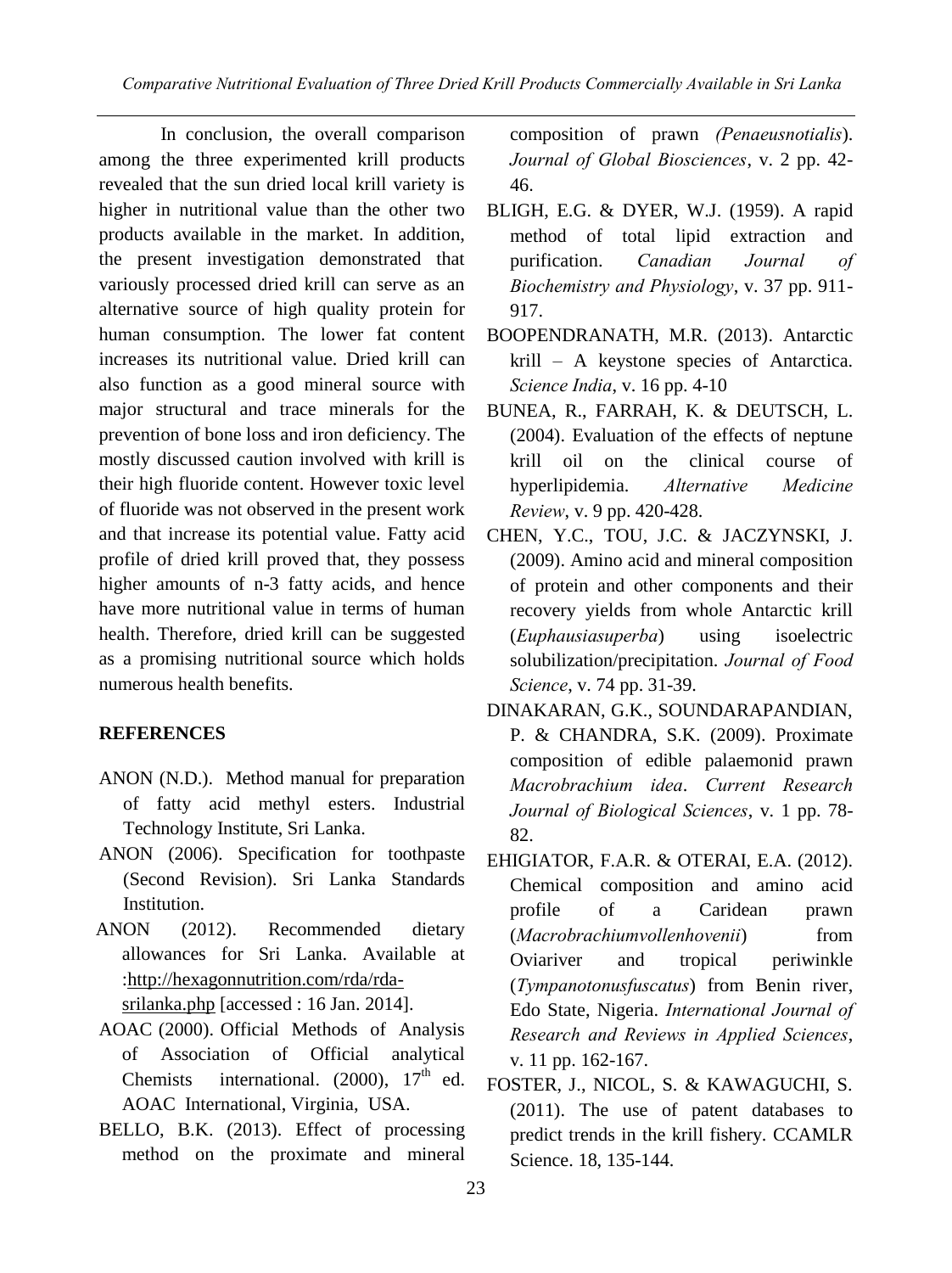- GARAFFO, M.A. (2011). Fatty acids profile, atherogenic (IA) and thrombogenic (IT) health lipid indices of raw roe of blue fin tuna (*Thunnusthynnus* L.) and their salted product "bottarga". *Food and Nutrition Sciences*, v. 2 pp. 736-743.
- GASCON, V. & WERNER, R. (2005). Antarctic krill : A case study on the ecosystem implications of fishing. Lighthouse Foundation, Argentina.
- HMSO (1994). Nutritional aspects of cardiovascular disease (report on health and social subjects No. 46). HMSO, London, U.K.
- JAMES, C.S. (1999). Analytical Chemistry of Foods. Blackie Academic and Professional, Glasgow, U.K. pp. 64-65.
- JU, S. *ET* AL., (2009). Comparative lipid dynamics of euphausiids from the Antarctic and Northeast Pacific oceans. *Marine Biology*, 156, 1459-1473.
- KRIS-ETHERTON, P.M. ET *AL.,* (2000). Beneficial effects of a diet high in monounsaturated fatty acids on risk factors for cardiovascular disease. *Nutrition in Clinical Care*, v. 3 pp.153-162.
- MAYZAUD, P., VIRTUE, P. & ALBESSARD, E. (1999). Seasonal variations in the lipid and fatty acid composition of the euphausiid *Meganyctiphanesnorvegica* from the Ligurian sea. *Marine Ecology Progress Series*, v. 186 pp. 199-210.
- PUGA MOREIRA, A.B. *ET* AL.,(2001). Fatty acids profile and cholesterol contents of three Brazilian Brycon freshwater fishes. *Journal of food composition and analysis*, v. 14 pp. 565-574.
- NICOL, S. & ENDO Y.(1997). Krill fisheries of the world. Food and Agriculture Organization of the United Nations, Rome.
- NICOL, S., FOSTER, J. & KAWAGUCHI, S.(2012). The fishery for Antarctic krill –

Recent developments. *Fish and Fisheries*, v. 13 pp. 30-40.

- PUGA-LOPEZ, D. *ET* AL. (2013). Physicochemical, proximate composition, microbiological and sensory analysis of farmed and wild harvested white shrimp *Litopenaeusvannamei* tissues. *Current Research Journal of Biological Sciences*, v. 5 pp. 130-135.
- RONALD, S.K. & RONALD, S. (1991). Pearson's composition and analysis of foods. Longman Group Publisher Limited, UK. 9-38.
- ROSA, R. & NUNES, M.L. (2003). Biochemical composition of deep-sea decapod crustaceans with two different benthic life strategies off the Portuguese south coast. *Deep-Sea Research*, v. 50 pp. 119-130.
- SAETHER, O., ELLINGSEN, T.E. & MOHR, V. (1986). Lipids of North Antarctic krill. *Journal of Lipid Research*, v. 27 pp. 274- 285.
- SHUJING, L.I., QIXING, J. & WENSHUI, X. (2012). Chemical compositions and nutritional quality of muscle and processing by-products of Antarctic krill (*Euphausiasuperba*). National High Technology Research and Development Program, China.
- TANDY, S.*ET* AL.,(2009). Dietary krill oil supplementation reduces hepatic steatosis, glycemia and hypercholesteromia in high-fat fed mice. *Journal of Agricultural and Food Chemistry*, DOI:10.1021/jf9016042.
- TOU, J.C., JACZYNSKI, J. & CHEN, Y. (2007). Krill for human consumption : Nutritional value and potential health benefits. *Nutrition Reviews*, v. 65 pp. 63-77.
- ULVEN, S.M. *ET AL*. (2010). Metabolic effects of krill oil are essentially similar to those of fish oil but at lower dose of EPA and DHA